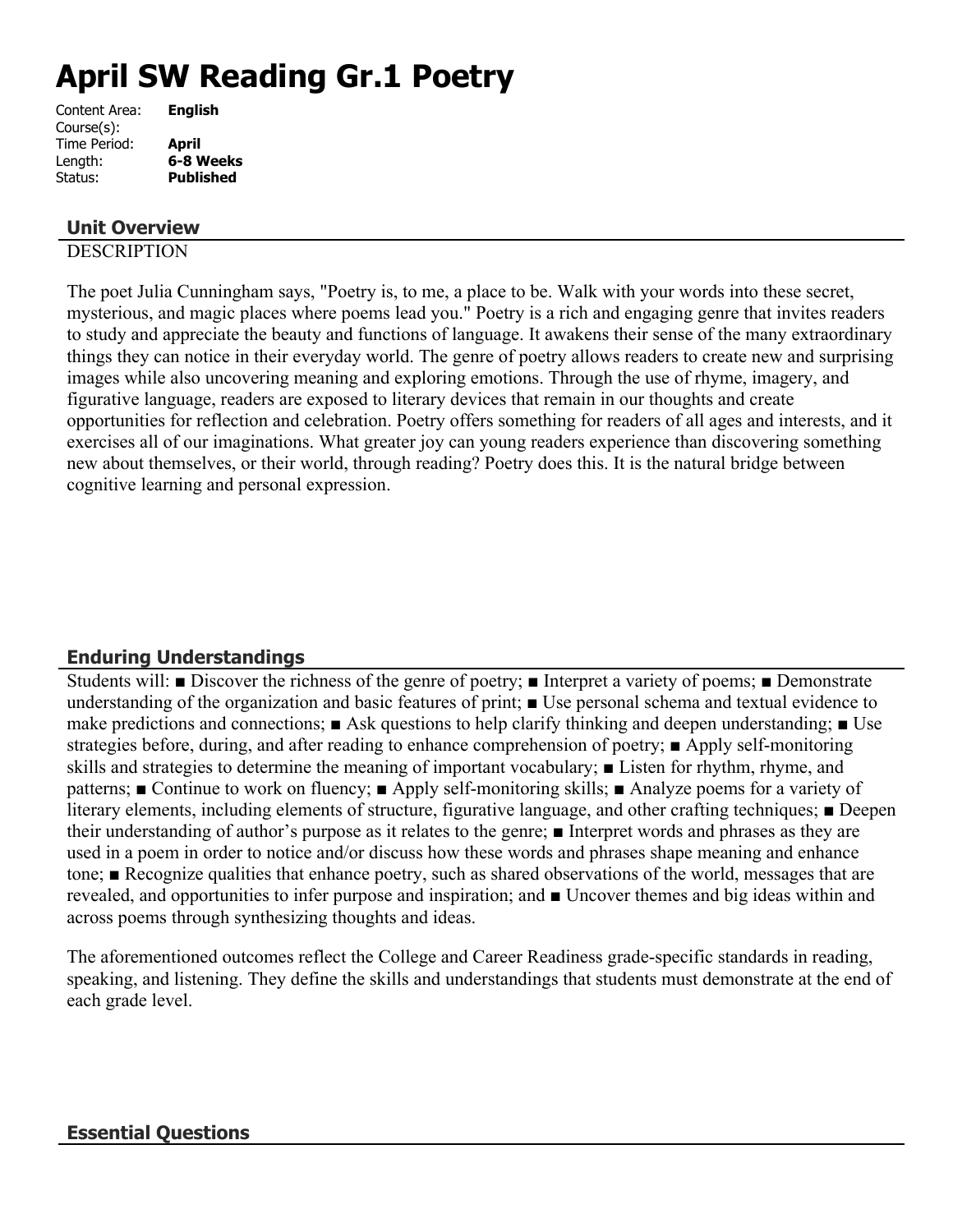What is poetry?

How do we read poetry?

What can we learn from reading poetry?

# **Instructional Strategies & Learning Activities**

Poetry

Grade 1 Overview Interactive Read-Aloud and Shared Reading Lessons

Lesson 1: The Possibilities of Poetry uses all of the mentor texts from the unit.

 Rationale: Curiosity and excitement peak as readers ask the question, "What are the possibilities of poetry?" Students will be introduced to the genre of poetry by exploring and discovering what poets write about, considering how poets organize their books or collections, and noticing the similarities and differences among the unit books.

Common Core State Standards: RL.1.5, SL.1.1, RL.1.1, RL.1.4, RL.1.7, SL.1.4, SL.1.6, L.1.6, RF.1.1, RF.1.3, RF.1.4

Skills and Strategies: Text and Genre Features/Structure, Speaking to Communicate, Listening and Responding, Engaging in Discussion/ Collaborating

Lesson 2: Why Do Poems Look the Way They Do? uses Did You See What I Saw? Poems About School by Kay Winters.

 Rationale: Poets make many decisions when writing so that their poems "look" a certain way. Readers use these decisions to help them read and understand poems. Students will consider line breaks, white space, layout, and punctuation in order to attend to the fluency and meaning of poems and how the poet intended the poem to be read.

Common Core State Standards: RL.1.10, SL.1.1, RL.1.1, RL.1.4, RL.1.7, SL.1.4, SL.1.6, L.1.6

Skills and Strategies: Text and Genre Features/Structure, Using Schema, Speaking to Communicate, Listening and Responding, Engaging in Discussion/ Collaborating

Lesson 3: It's Time to Rhyme uses Good Books, Good Times! by Lee Bennett Hopkins (Ed.).

Rationale: Poets use the sounds of words to enhance the meaning of their poems. This helps readers understand and appreciate what poems are about while also enjoying the rhythm. By comparing free verse and rhyming poetry, students will recognize that rhyme is a technique that poets use in order to create patterns of rhythm, link words and ideas, or create a certain sound in their poems.

Common Core State Standards: RL.1.4, SL.1.1, SL.1.2, RF.1.3, RF.1.4, RL.1.1, RL.1.7, SL.1.4, SL.1.6, L.1.6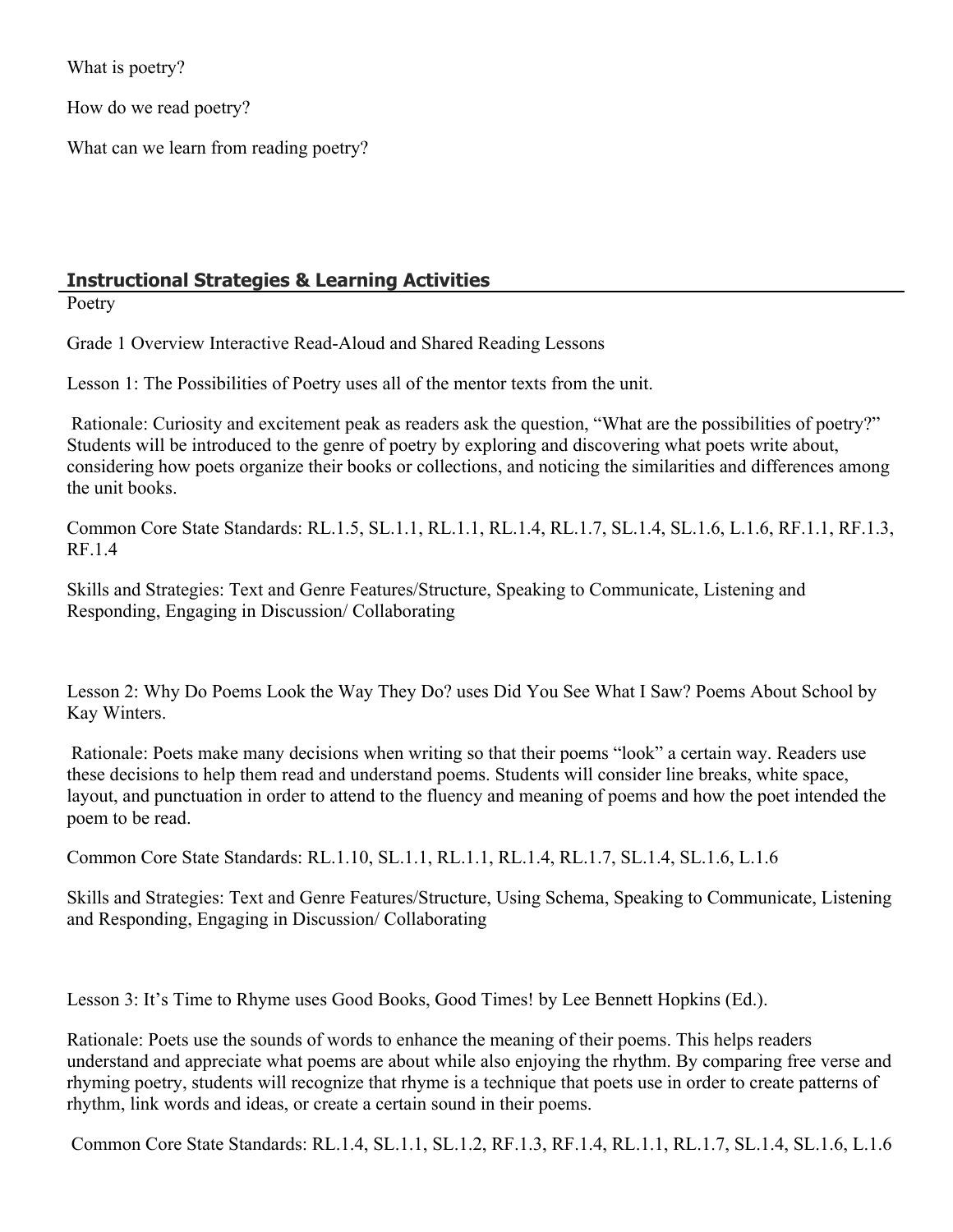Skills and Strategies: Text and Genre Features/Structure, Reading Foundational Skills: Print Concepts and Features, Speaking to Communicate, Listening and Responding, Engaging in Discussion/Collaborating

Lesson 4: More Rhyming Time! uses The Bill Martin Jr. Big Book of Poetry by Bill Martin, Jr. (Ed.).

Rationale: Rhyme is a technique that poets use to create patterns of music. These patterns link words and ideas and create a certain sound in poems. Students will examine different poems and recognize that these patterns can be different in each poem. They will learn that the music that the patterns create helps readers know how to read each poem.

Common Core State Standards: RF.1.3, RF.1.4, RL.1.1, RL.1.4, RL.1.7, RL.1.10, SL.1.1, SL.1.2, SL.1.4, SL.1.6, L.1.6

Skills and Strategies: Text and Genre Features/Structure, Using Schema, Speaking to Communicate, Listening and Responding, Engaging in Discussion/Collaborating

 Lesson 5: It's All About the Sound uses One Big Rain: Poems for Rainy Days by Rita Gray (Ed.), Our Big Home: An Earth Poem by Linda Glaser, and In the Wild by David Elliott.

 Rationale: The sounds that are included in poetry enable readers to understand the ideas and messages the poets share while also enhancing the tone of the poems. Students will discover how readers gain an understanding of poems by recognizing onomatopoeia, alliteration, and repetition as features or examples of figurative language that help convey the sound and tone of a poem.

Common Core State Standards: SL.1.1, SL.1.3, RL.1.1, RL.1.4, RL.1.7, RL.1.10, SL.1.4, SL.1.6, L.1.6

Skills and Strategies: Text and Genre Features/Structure, Finding Word Meaning (Vocabulary), Speaking to Communicate, Listening and Responding, Engaging in Discussion/Collaborating

Lesson 6: Fun With Sound – Onomatopoeia! uses One Big Rain: Poems for Rainy Days by Rita Gray (Ed.) and The Bill Martin Jr. Big Book of Poetry by Bill Martin, Jr. (Ed.).

Rationale: Onomatopoeia is a poetic device that writers use to create sounds for common actions and things in their lives. These words that represent sounds draw readers in and make them participate in the action. Onomatopoeia helps readers connect with poems on a personal level. Students will examine and recognize that onomatopoeia includes words that are common, as well as completely invented.

Common Core State Standards: RL.1.4, RL.1.10, RL.1.1, RL.1.7, SL.1.1, SL.1.3, SL.1.4, SL.1.6, L.1.6

Skills and Strategies: Text and Genre Features/Structure, Using Schema, Speaking to Communicate, Listening and Responding, Engaging in Discussion/Collaborating

 Lesson 7: Poems Make Pictures in Our Minds uses The Bill Martin Jr. Big Book of Poetry by Bill Martin, Jr. (Ed.) and One Big Rain: Poems for Rainy Days by Rita Gray (Ed.).

Rationale: Poets observe the world around them and reveal the beauty of the things they observe by using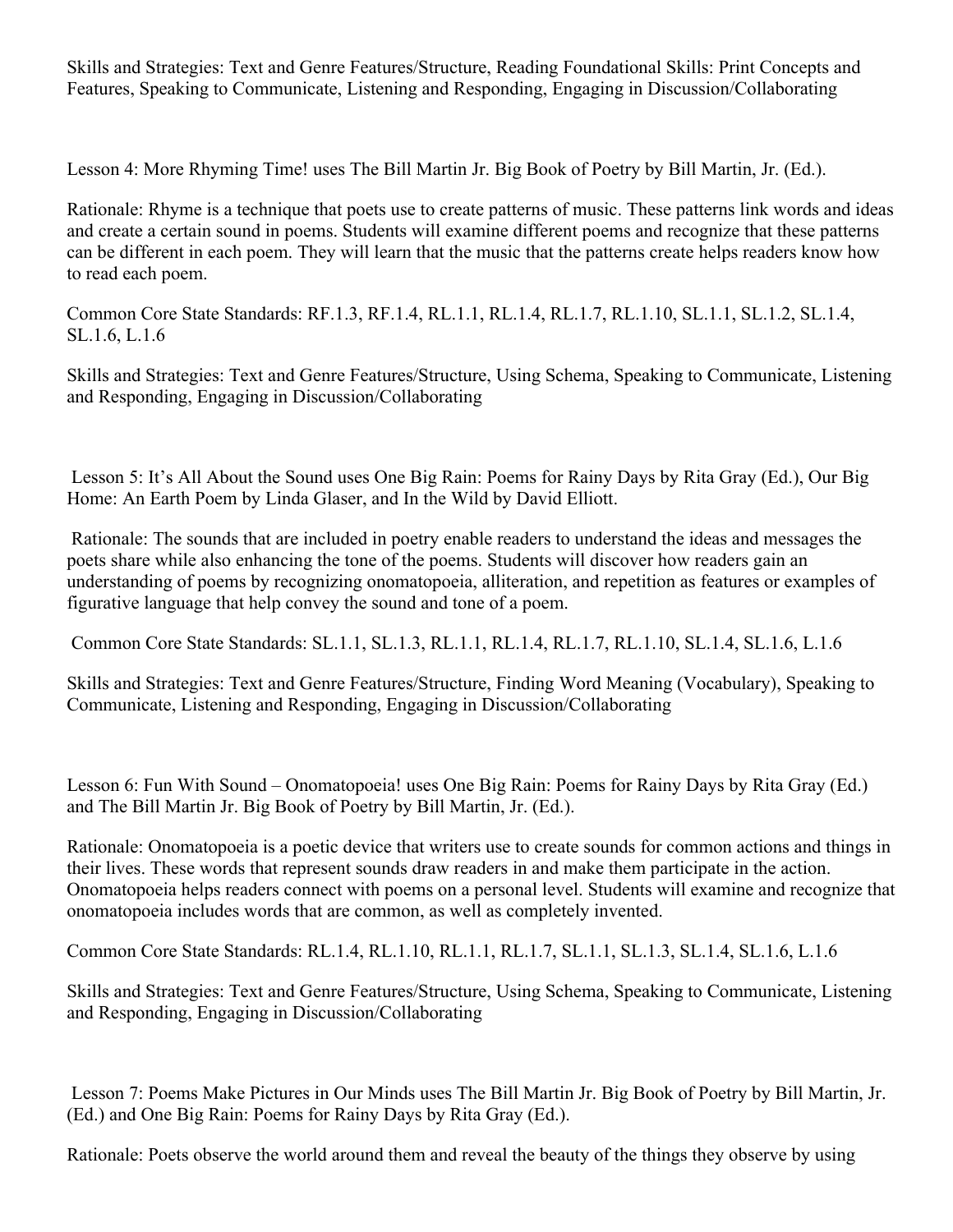descriptive details that appeal to our senses. Readers of poetry recognize how sensory images and details allow for clear understanding or gaining deeper meanings. Students will use the sensory images and details found in poems to help them visualize what poets are trying to convey.

Common Core State Standards: RL.1.7, RL.1.1, RL.1.4, SL.1.1, SL.1.2, SL.1.3, SL.1.4, SL.1.6, L.1.6

Skills and Strategies: Text and Genre Features/Structure, Visualizing, Making Inferences, Speaking to Communicate, Listening and Responding

Lesson 8: When I Close My Eyes . . . uses The Bill Martin Jr. Big Book of Poetry by Bill Martin, Jr. (Ed.).

Rationale: Imagery creates opportunities for readers to create mental pictures and envision a poet's message. Students will learn how to use mental pictures to assist them with understanding the meaning of poems.

Common Core State Standards: RL.1.4, SL.1.2, SL.1.3, RL.1.1, RL.1.7, RL.1.10, SL.1.4, SL.1.6, L.1.6

 Skills and Strategies: Text and Genre Features/Structure, Visualizing, Making Inferences, Speaking to Communicate, Listening and Responding

Lesson 9: What's the Big Idea? uses The Bill Martin Jr. Big Book of Poetry by Bill Martin, Jr. (Ed.).

Rationale: Poets consider many things before they decide on the "big idea" for their poems. They determine these ideas by thinking about their observations, inspirations, emotions, personal experiences, and noticings. Readers connect these big ideas to their own thoughts, feelings, and experiences. Students will investigate and explore the purpose and inspiration for the poems they read and use clues to help identify the big ideas.

Common Core State Standards: RL.1.1, RL.1.4, RL.1.7, SL.1.1, SL.1.2, SL.1.3, SL.1.4, SL.1.6, L.1.6

Skills and Strategies: Text and Genre Features/Structure, Using Schema, Determining Importance, Speaking to Communicate, Listening and Responding

Lesson 10: Investigating Inspiration uses The Bill Martin Jr. Big Book of Poetry by Bill Martin, Jr. (Ed.). Rationale: Poets can find inspiration in everyday things and use poetry as a vehicle to communicate thoughts, feelings, and ideas. Students will recognize that readers connect with poetry by finding themselves and their lives inside of a poem.

 Common Core State Standards: RL.1.1, RL.1.4, RL.1.7, RL.1.10, SL.1.1, SL.1.2, SL.1.3, SL.1.4, SL.1.6, L.1.6

Skills and Strategies: Using Schema, Speaking to Communicate, Listening and Responding

Lesson 11: Discovering Mood and Feeling uses Did You See What I Saw? Poems About School by Kay Winters.

 Rationale: Poets create poems that convey mood and feeling. Readers ask questions and make connections in order to help them understand the mood and feeling of poems. Students will recognize that good readers use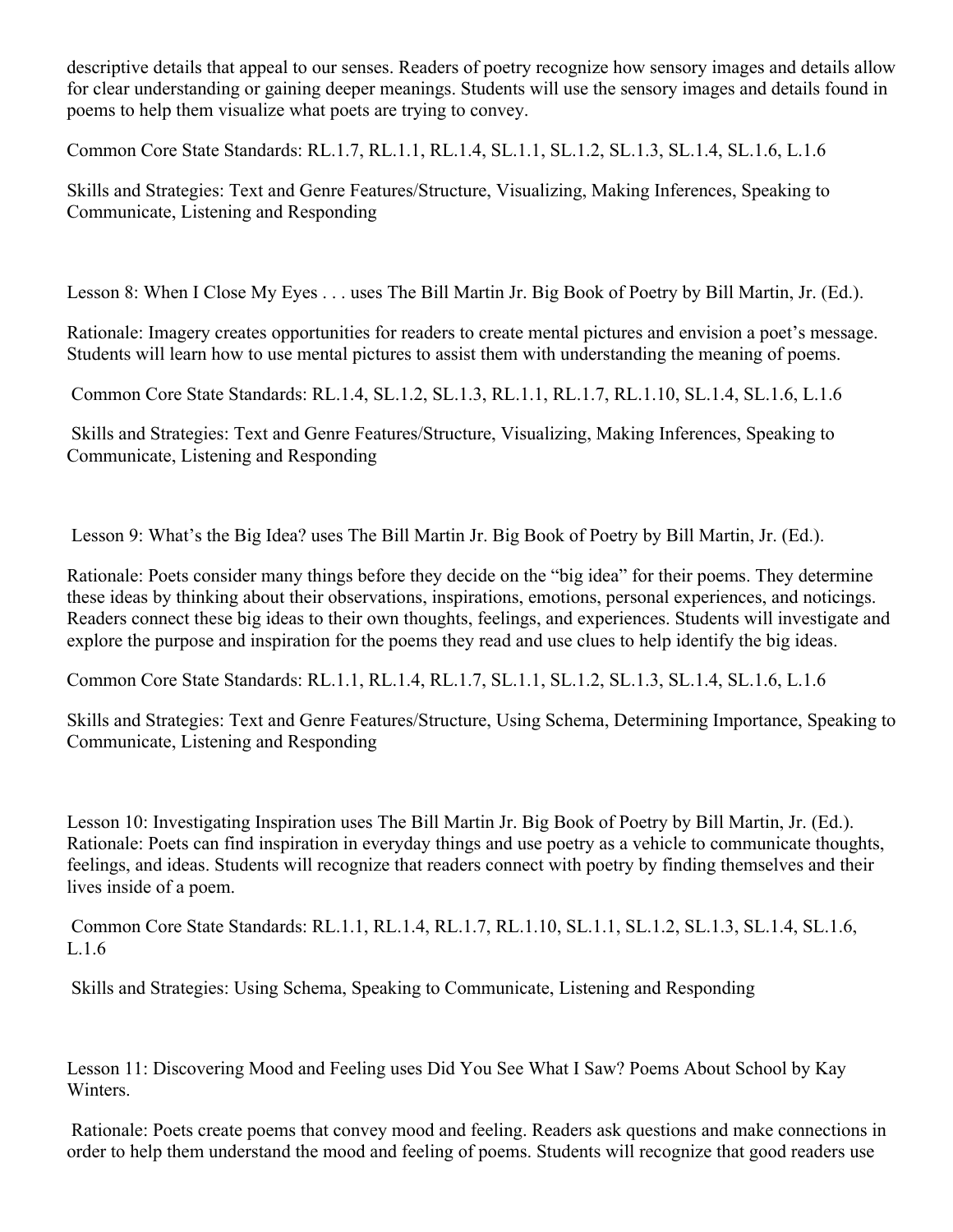the strategies of asking questions and making connections to help them discover and deepen their understanding of the mood and feeling of the poems they read.

Common Core State Standards: RL.1.4, RL.1.1, RL.1.7, SL.1.1, SL.1.2, SL.1.4, SL.1.6, L.1.6

Skills and Strategies: Using Schema, Questioning, Making Inferences, Speaking to Communicate, Listening and Responding

Lesson 12: Exploring Emotions uses Did You See What I Saw? Poems About School by Kay Winters.

Rationale: The words that poets use often engage readers in the exploration of emotions. Students will recognize the value of the genre of poetry by appreciating and enjoying the language and emotions that the words of poems evoke.

Common Core State Standards: RL.1.4, RL.1.1, RL.1.7, RL.1.10, SL.1.1, SL.1.2, SL.1.4, SL.1.6, L.1.6

Skills and Strategies: Text and Genre Features/Structure, Using Schema, Making Inferences, Determining Importance, Listening and Responding

Mini-Lessons Lesson 1: The "Extra" in Extraordinary uses In the Wild by David Elliott.

Rationale: Poets can look at objects that seem quite ordinary and then creatively express or present them in extraordinary ways. This helps readers connect with the poem and visualize and appreciate the word choices the poet has included. Students will think about the word choices that poets include and visualize how they can take something ordinary and use language to make it sound or appear extraordinary.

 Common Core State Standards: RL.1.4, RL.1.7, RL.1.1, RL.1.10, RI.1.2, SL.1.1, SL.1.2, SL.1.4, SL.1.6, L.1.1, L.1.2, L.1.6, RF.1.3, RF.1.4, W.1.5

Skills and Strategies: Using Schema, Visualizing, Making Inferences, Finding Word Meaning (Vocabulary), Engaging in Discussion/Collaborating

Lesson 2: Extra, Extra, Read All About It! uses Our Big Home: An Earth Poem by Linda Glaser.

 Rationale: Readers of poetry use what they know about story elements to find the plot in a poem, locate the main idea, and identify the overall theme. Students will identify the important messages and overall themes of the poems they read by using the elements of a story and the main idea to help them.

Common Core State Standards: RL.1.3, RL.1.4, RL.1.5, RL.1.1, RL.1.7, RL.1.10, RI.1.2, SL.1.4, SL.1.6, L.1.1, L.1.2, L.1.6, RF.1.3, RF.1.4, W.1.5

Skills and Strategies: Text and Genre Features/Structure, Making Inferences, Speaking to Communicate

Lesson 3: Wait a Minute! What's Going on Here? uses The Bill Martin Jr. Big Book of Poetry by Bill Martin, Jr. (Ed.).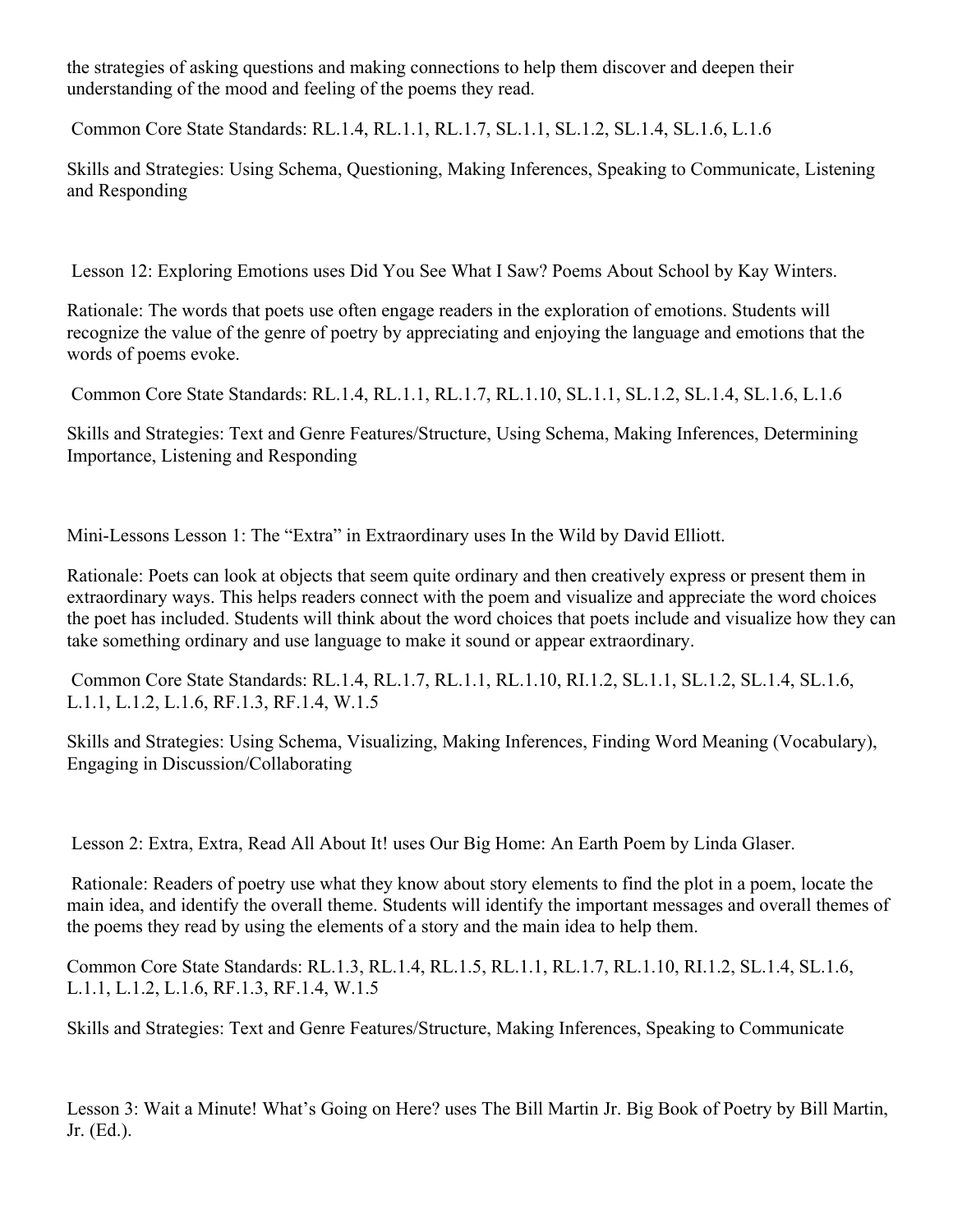Rationale: Readers stop and think about their reading and know what to do when they don't understand what's going on. Students will identify the parts of poems that are confusing or unclear to them and will practice using fix-up strategies to assist them with better understanding.

 Common Core State Standards: RF.1.3, RF.1.4, RL.1.1, RL.1.4, RL.1.7, RL.1.10, SL.1.4, SL.1.6, L.1.1, L.1.2, L.1.6, W.1.5

Skills and Strategies: Monitoring and Repairing Comprehension, Engaging in Discussion/Collaborating

Lesson 4: Features That Add Meaning uses "Fireflies" by Georgia Heard from the Poetry Shared Texts.

Rationale: Readers know to stop and look at illustrations, text features, and layout in order to help them understand what they are reading. These are the clues that poets provide to express their ideas and help us understand the meaning of their poems. Students will use these print features or clues that the poets provide to help them make meaning and gain a clearer understanding of the poems they read.

Common Core State Standards: RL.1.4, RL.1.1, RL.1.7, RL.1.10, SL.1.4, SL.1.6, L.1.1, L.1.2, L.1.6, RF.1.3, RF.1.4, W.1.5

 Skills and Strategies: Text and Genre Features/Structure, Determining Importance, Synthesizing, Monitoring and Repairing Comprehension, Engaging in Discussion/Collaborating

Lesson 5: Thinking and Wondering About Themes uses Our Big Home: An Earth Poem by Linda Glaser.

Rationale: Readers of poetry think about the themes and meanings of poems by reflecting upon what they are left to wonder about. Students will combine what they have read with their own personal ideas, questions, and reflections in order to synthesize, draw conclusions, and develop a deeper understanding of the themes that poets present in their poems.

 Common Core State Standards: RL.1.2, RL.1.4, RL.1.1, RL.1.7, RL.1.10, SL.1.4, SL.1.6, L.1.1, L.1.2, L.1.6, RF.1.3, RF.1.4, W.1.5

 Skills and Strategies: Using Schema, Questioning, Making Inferences, Synthesizing, Listening and Responding

Lesson 6: Comparing and Contrasting Poems uses One Big Rain: Poems for Rainy Days by Rita Gray (Ed.).

Rationale: Poets use different forms of poetry to present their ideas and observations. Haiku is a form of poetry that originated in Japan. It typically conveys vivid messages and describes seasons or things in nature. Students will recognize this form of poetry and think about its impact on the understanding or main idea of poems.

 Common Core State Standards: RL.1.9, RL.1.1, RL.1.4, RL.1.7, RL.1.10, SL.1.4, SL.1.6, L.1.1, L.1.2, L.1.6, RF.1.3, RF.1.4, W.1.5

Skills and Strategies: Using Schema, Making Inferences, Synthesizing, Speaking to Communicate, Listening and Responding, Engaging in Discussion/Collaborating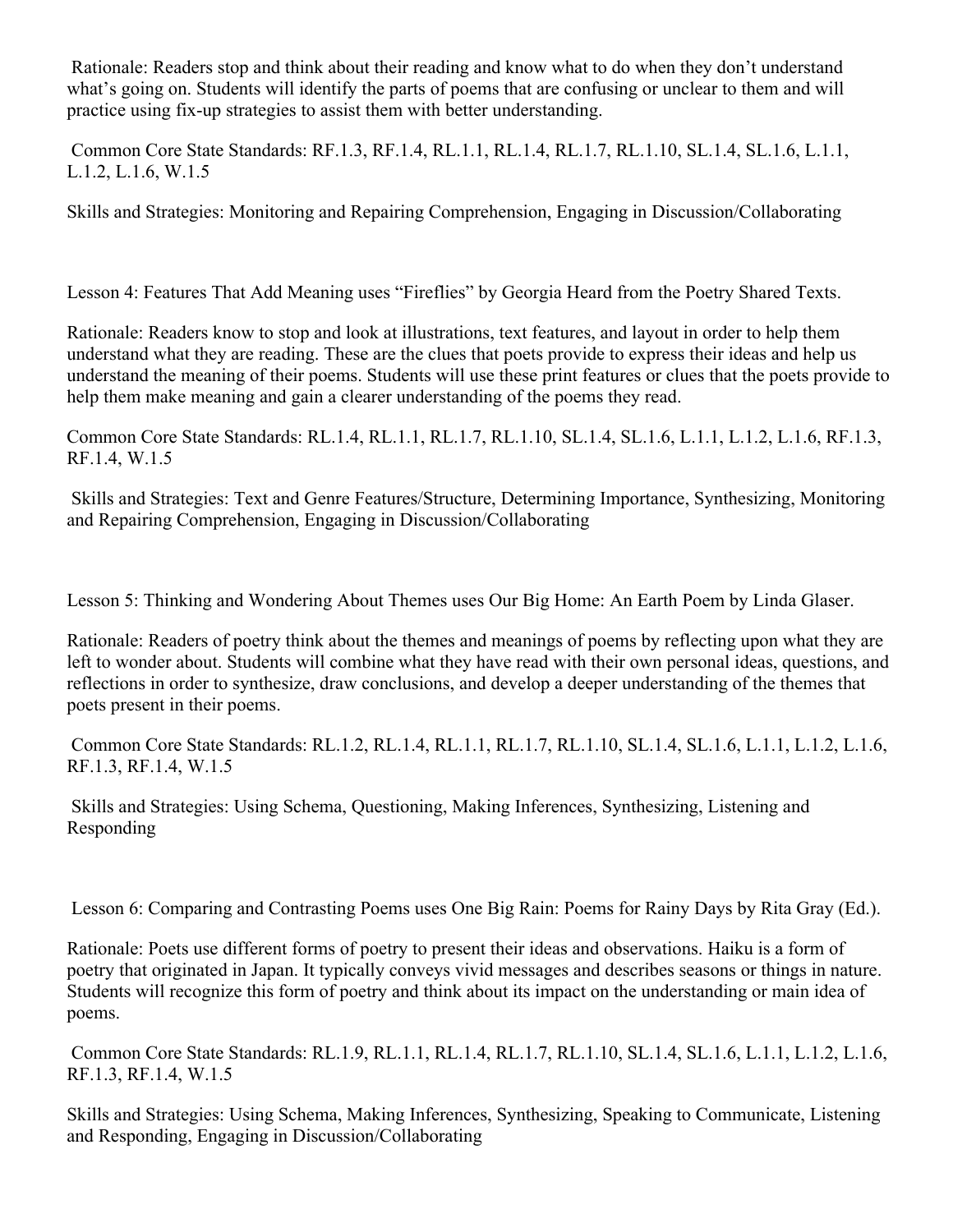# **Integration of Career Readiness, Life Literacies, and Key Skills**

Students will establish and follow rules, routines, and responsibilities throughout the year.

| TECH.9.4.2.DC.4      | Compare information that should be kept private to information that might be made<br>public.                                                                                                                           |
|----------------------|------------------------------------------------------------------------------------------------------------------------------------------------------------------------------------------------------------------------|
|                      | Individuals from different cultures may have different points of view and experiences.                                                                                                                                 |
| <b>TECH.9.4.2.CI</b> | Creativity and Innovation                                                                                                                                                                                              |
| TECH.9.4.2.CT        | Critical Thinking and Problem-solving                                                                                                                                                                                  |
| TECH.9.4.2.TL.2      | Create a document using a word processing application.                                                                                                                                                                 |
| TECH.9.4.2.DC.3      | Explain how to be safe online and follow safe practices when using the internet (e.g.,<br>8.1.2.NI.3, 8.1.2.NI.4).                                                                                                     |
| TECH.9.4.2.GCA.1     | Articulate the role of culture in everyday life by describing one's own culture and<br>comparing it to the cultures of other individuals (e.g., 1.5.2.C2a, 7.1.NL.IPERS.5,<br>7.1.NL.IPERS.6).                         |
| TECH.9.4.2.DC.2      | Explain the importance of respecting digital content of others.                                                                                                                                                        |
| TECH.9.4.2.IML.1     | Identify a simple search term to find information in a search engine or digital resource.                                                                                                                              |
|                      | Brainstorming can create new, innovative ideas.                                                                                                                                                                        |
|                      | Individuals should practice safe behaviors when using the Internet.                                                                                                                                                    |
| TECH.9.4.2.Cl.2      | Demonstrate originality and inventiveness in work (e.g., 1.3A.2CR1a).                                                                                                                                                  |
| WRK.9.2.2.CAP.1      | Make a list of different types of jobs and describe the skills associated with each job.                                                                                                                               |
| TECH.9.4.2.CT.3      | Use a variety of types of thinking to solve problems (e.g., inductive, deductive).                                                                                                                                     |
| TECH.9.4.2.TL.1      | Identify the basic features of a digital tool and explain the purpose of the tool (e.g.,<br>8.2.2.ED.1).                                                                                                               |
|                      | Different types of jobs require different knowledge and skills.                                                                                                                                                        |
| TECH.9.4.2.IML.3     | Use a variety of sources including multimedia sources to find information about topics<br>such as climate change, with guidance and support from adults (e.g., 6.3.2.GeoGI.2,<br>6.1.2. History SE.3, W.2.6, 1-LSI-2). |
|                      | Digital tools and media resources provide access to vast stores of information that can be<br>searched.                                                                                                                |
| <b>WRK.9.2.2.CAP</b> | <b>Career Awareness and Planning</b>                                                                                                                                                                                   |
| CRP.K-12.CRP1        | Act as a responsible and contributing citizen and employee.                                                                                                                                                            |
| CRP.K-12.CRP12       | Work productively in teams while using cultural global competence.                                                                                                                                                     |
| TECH.9.4.2.Cl.1      | Demonstrate openness to new ideas and perspectives (e.g., 1.1.2.CR1a, 2.1.2.EH.1,<br>6.1.2. Civics CM.2).                                                                                                              |

# **Technology and Design Integration**

Students will interact with the Smartboard throughout the lessons. Students will explore and read texts on the Ipads through reading centers.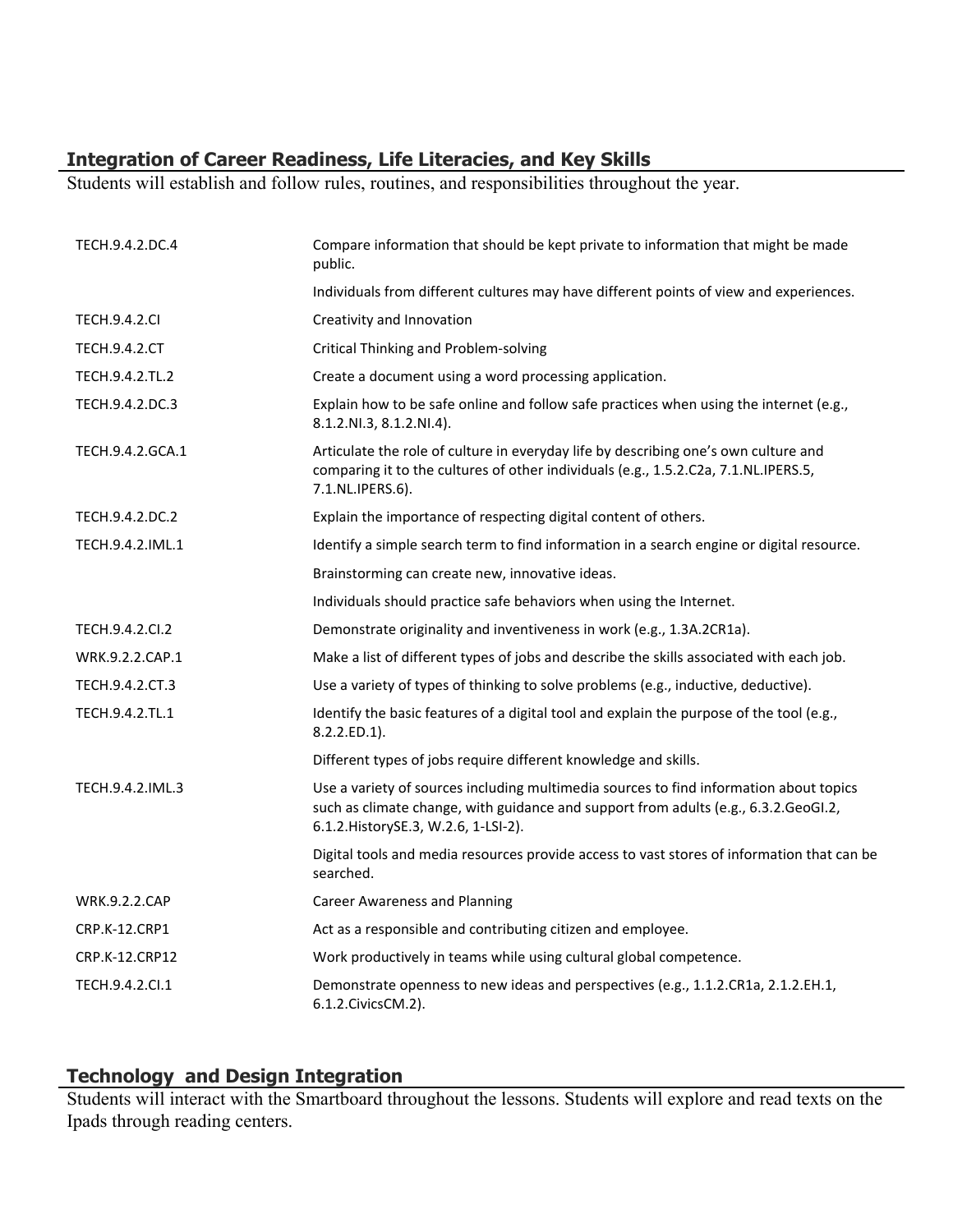TECH.8.1.2.A.4 Demonstrate developmentally appropriate navigation skills in virtual environments (i.e., games, museums).

#### **Interdisciplinary Connections**

Interdiciplinary connections will occur with the mentor texts in social studies and science.

| SCI.K-2.5.2.2     | All students will understand that physical science principles, including fundamental ideas<br>about matter, energy, and motion, are powerful conceptual tools for making sense of<br>phenomena in physical, living, and Earth systems science.                                                                                                                                  |
|-------------------|---------------------------------------------------------------------------------------------------------------------------------------------------------------------------------------------------------------------------------------------------------------------------------------------------------------------------------------------------------------------------------|
| SCI.K-2.5.3.2     | All students will understand that life science principles are powerful conceptual tools for<br>making sense of the complexity, diversity, and interconnectedness of life on Earth. Order<br>in natural systems arises in accordance with rules that govern the physical world, and the<br>order of natural systems can be modeled and predicted through the use of mathematics. |
| SCI.K-2.5.4.2.C   | Earth's composition is unique, is related to the origin of our solar system, and provides us<br>with the raw resources needed to sustain life.                                                                                                                                                                                                                                  |
| SCI.K-2.5.4.2.F   | Earth's weather and climate systems are the result of complex interactions between land,<br>ocean, ice, and atmosphere.                                                                                                                                                                                                                                                         |
| SCI.K-2.5.4.2.F.a | Current weather conditions include air movement, clouds, and precipitation. Weather<br>conditions affect our daily lives.                                                                                                                                                                                                                                                       |
| SCI.K-2.5.4.2.F.1 | Observe and document daily weather conditions and discuss how the weather influences<br>your activities for the day.                                                                                                                                                                                                                                                            |

#### **Differentiation**

- Understand that gifted students, just like all students, come to school to learn and be challenged.
- Pre-assess your students. Find out their areas of strength as well as those areas you may need to address before students move on.
- Consider grouping gifted students together for at least part of the school day.
- Plan for differentiation. Consider pre-assessments, extension activities, and compacting the curriculum.
- Use phrases like "You've shown you don't need more practice" or "You need more practice" instead of words like "qualify" or "eligible" when referring to extension work.
- Encourage high-ability students to take on challenges. Because they're often used to getting good grades, gifted students may be risk averse.

#### **Definitions of Differentiation Components**:

- o Content the specific information that is to be taught in the lesson/unit/course of instruction.
- o Process how the student will acquire the content information.
- o Product how the student will demonstrate understanding of the content.
- o Learning Environment the environment where learning is taking place including physical location and/or student grouping

#### **Differentiation occurring in this unit:**

Choices of personal reading texts will be leveled or matched to each students interest and comfort levels.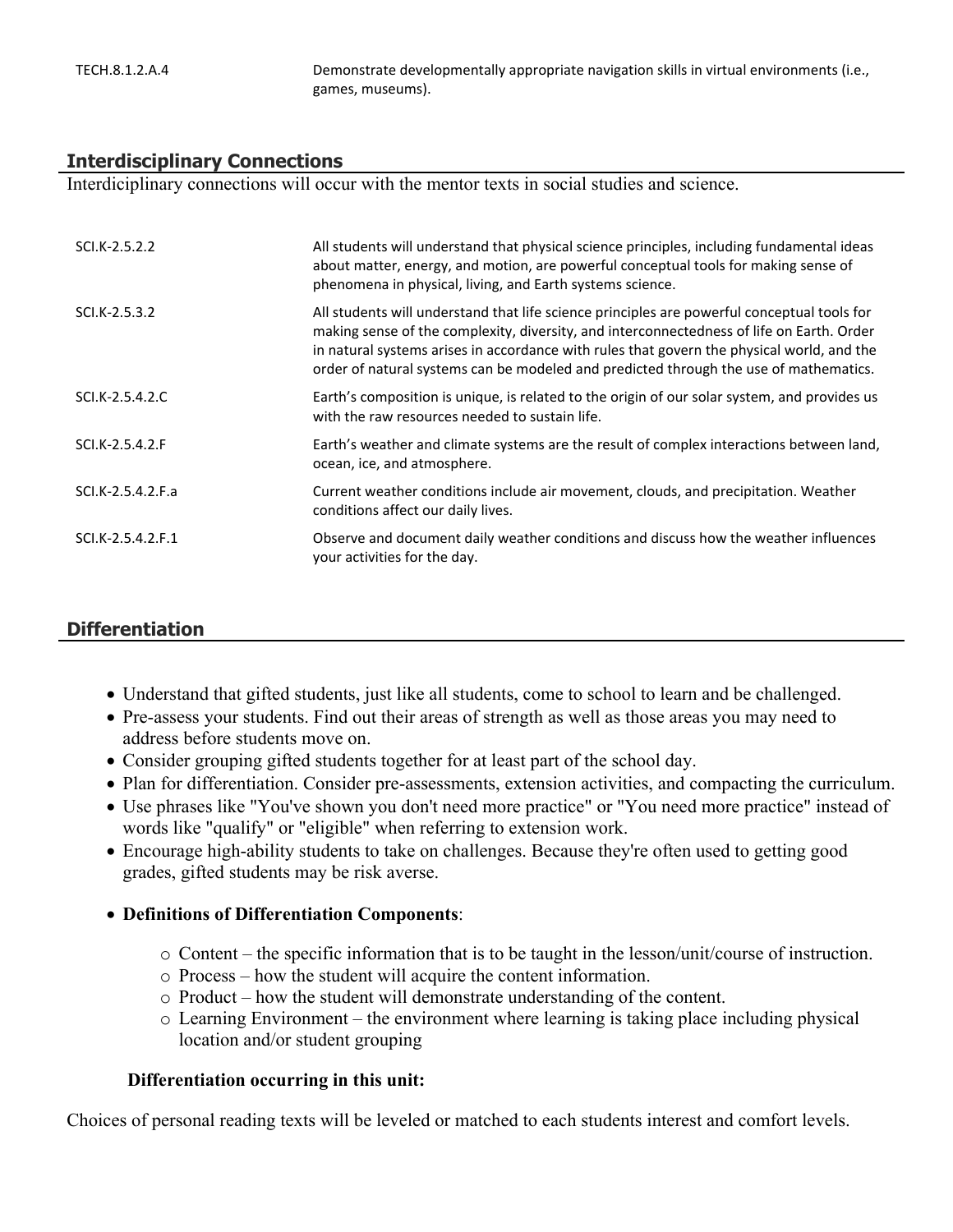# **Modifications & Accommodations**

IEP and 504 accommodations will be utilized.

Follow IEP accommodations and differentiate materials, project requirements as needed.

Refer to QSAC EXCEL SMALL SPED ACCOMMOCATIONS spreadsheet in this discipline.

 **Additional Modifications and Accommodations used in this unit:**

## **Benchmark Assessments**

DRA

Aimsweb LAL three times a year

**Benchmark Assessments** are given periodically (e.g., at the end of every quarter or as frequently as once per month) throughout a school year to establish baseline achievement data and measure progress toward a standard or set of academic standards and goals.

#### **Schoolwide Benchmark assessments:**

Aimsweb benchmarks 3X a year

Linkit Benchmarks 3X a year

DRA

#### **Additional Benchmarks used in this unit:**

#### **Formative Assessments**

Assessment allows both instructor and student to monitor progress towards achieving learning objectives, and can be approached in a variety of ways. **Formative assessment** refers to tools that identify misconceptions, struggles, and learning gaps along the way and assess how to close those gaps. It includes effective tools for helping to shape learning, and can even bolster students' abilities to take ownership of their learning when they understand that the goal is to improve learning, not apply final marks (Trumbull and Lash, 2013). It can include students assessing themselves, peers, or even the instructor, through writing, quizzes, conversation, and more. In short, formative assessment occurs throughout a class or course, and seeks to improve student achievement of learning objectives through approaches that can support specific student needs (Theal and Franklin, 2010, p. 151).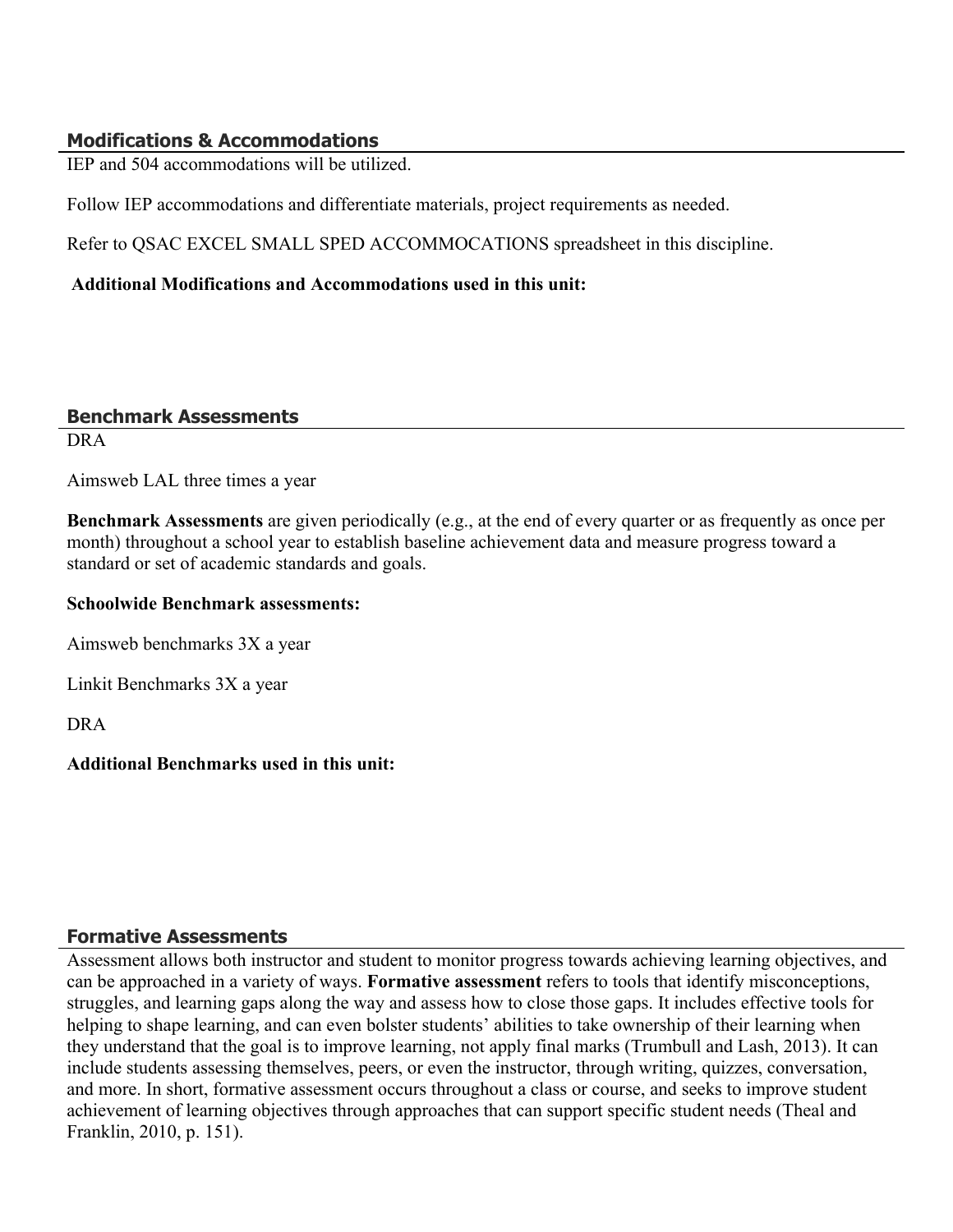#### **Formative Assessments used in this unit:**

**Discussion** 

Anecdotal notes

Assigned homework

Student participation

Independent group work/projects

Appendix

# **Summative Assessments**

**summative assessments** evaluate student learning, knowledge, proficiency, or success at the conclusion of an instructional period, like a unit, course, or program. Summative assessments are almost always formally graded and often heavily weighted (though they do not need to be). Summative assessment can be used to great effect in conjunction and alignment with formative assessment, and instructors can consider a variety of ways to combine these approaches.

## **Summative assessments for this unit:**

Schoolwide, Inc. recommended assessments and rubrics

Guided Reading Groups

Running records

Fundation Assessments

# **Instructional Materials**

Extensive Schoolwide leveled readers classroom library for choice reading.

Mentor Texts

Schoolwide, Inc. teaching materials and worksheets, graphic organizers

#### **Standards**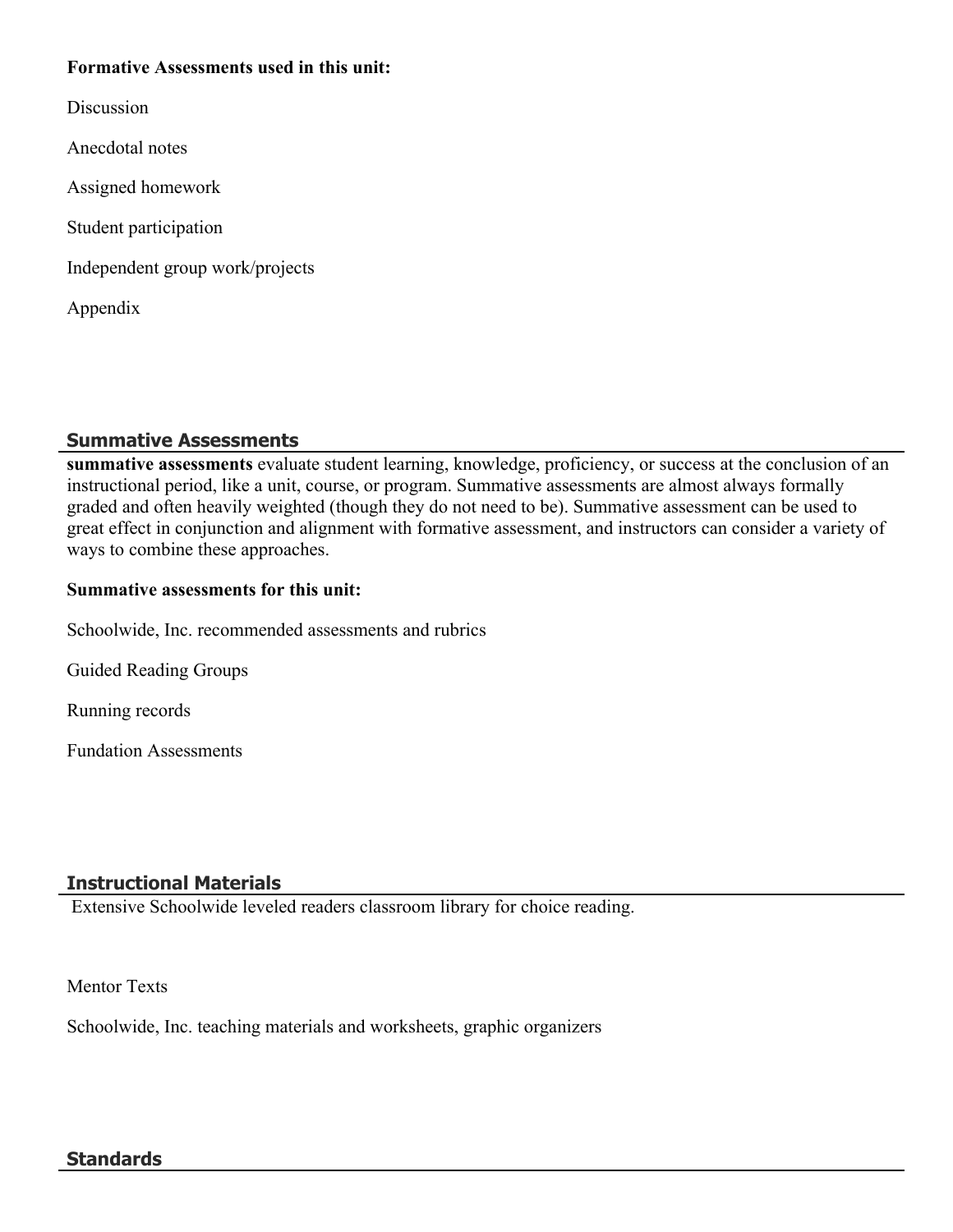# See as noted above

| LA.RL.1.4   | Identify words and phrases in stories or poems that suggest feelings or appeal to the<br>senses.                                                        |
|-------------|---------------------------------------------------------------------------------------------------------------------------------------------------------|
| LA.RL.1.6   | Identify who is telling the story at various points in a text.                                                                                          |
| LA.RL.1.7   | Use illustrations and details in a story to describe its characters, setting, or events.                                                                |
| LA.RF.1.3.A | Know the spelling-sound correspondences for common consonant digraphs (two letters<br>that represent one sound).                                        |
| LA.RL.1.10  | With prompting and support, read and comprehend stories and poetry at grade level text<br>complexity or above.                                          |
| LA.RF.1.3.B | Decode regularly spelled one-syllable words.                                                                                                            |
| LA.RF.1.3.C | Know final -e and common vowel team conventions for representing long vowel sounds.                                                                     |
| LA.RF.1.3.D | Distinguish long and short vowels when reading regularly spelled one-syllable words.                                                                    |
| LA.RI.1.1   | Ask and answer questions about key details in a text.                                                                                                   |
| LA.RF.1.3.E | Decode two-syllable words following basic patterns by breaking the words into syllables<br>using knowledge that every syllable must have a vowel sound. |
| LA.RI.1.2   | Identify the main topic and retell key details of a text.                                                                                               |
| LA.RI.1.3   | Describe the connection between two individuals, events, ideas, or pieces of information<br>in a text.                                                  |
| LA.RF.1.4.A | Read grade-level text with purpose and understanding.                                                                                                   |
| LA.RF.1.4.B | Read grade-level text orally with accuracy, appropriate rate, and expression.                                                                           |
| LA.RF.1.4.C | Use context to confirm or self-correct word recognition and understanding, rereading as<br>necessary.                                                   |
| LA.SL.1.2   | Ask and answer questions about key details in a text read aloud or information presented<br>orally or through other media.                              |
| LA.L.1.2.B  | Use end punctuation for sentences.                                                                                                                      |
| LA.L.1.2.C  | Use commas in dates and to separate single words in a series.                                                                                           |
| LA.RF.1.1   | Demonstrate mastery of the organization and basic features of print including those listed<br>under Kindergarten foundation skills.                     |
| LA.RF.1.1.A | Recognize the distinguishing features of a sentence (e.g., first word, capitalization, ending<br>punctuation).                                          |
| LA.RF.1.2.A | Distinguish long from short vowel sounds in spoken single-syllable words.                                                                               |
| LA.RF.1.2.B | Orally produce single-syllable words by blending sounds (phonemes), including consonant<br>blends.                                                      |
| LA.RF.1.2.C | Isolate and pronounce initial, medial vowel, and final sounds (phonemes) in spoken single-<br>syllable words.                                           |
| LA.RF.1.2.D | Segment spoken single-syllable words into their complete sequence of individual sounds<br>(phonemes).                                                   |
| LA.L.1.1.A  | Print all upper- and lowercase letters.                                                                                                                 |
| LA.L.1.1.B  | Use common, proper, and possessive nouns.                                                                                                               |
| LA.L.1.1.D  | Use personal, possessive, and indefinite pronouns (e.g., I, me, my; they, them, their,<br>anyone, everything).                                          |
| LA.SL.1.1.A | Follow agreed-upon norms for discussions (e.g., listening to others with care, speaking one<br>at a time about the topics and texts under discussion).  |